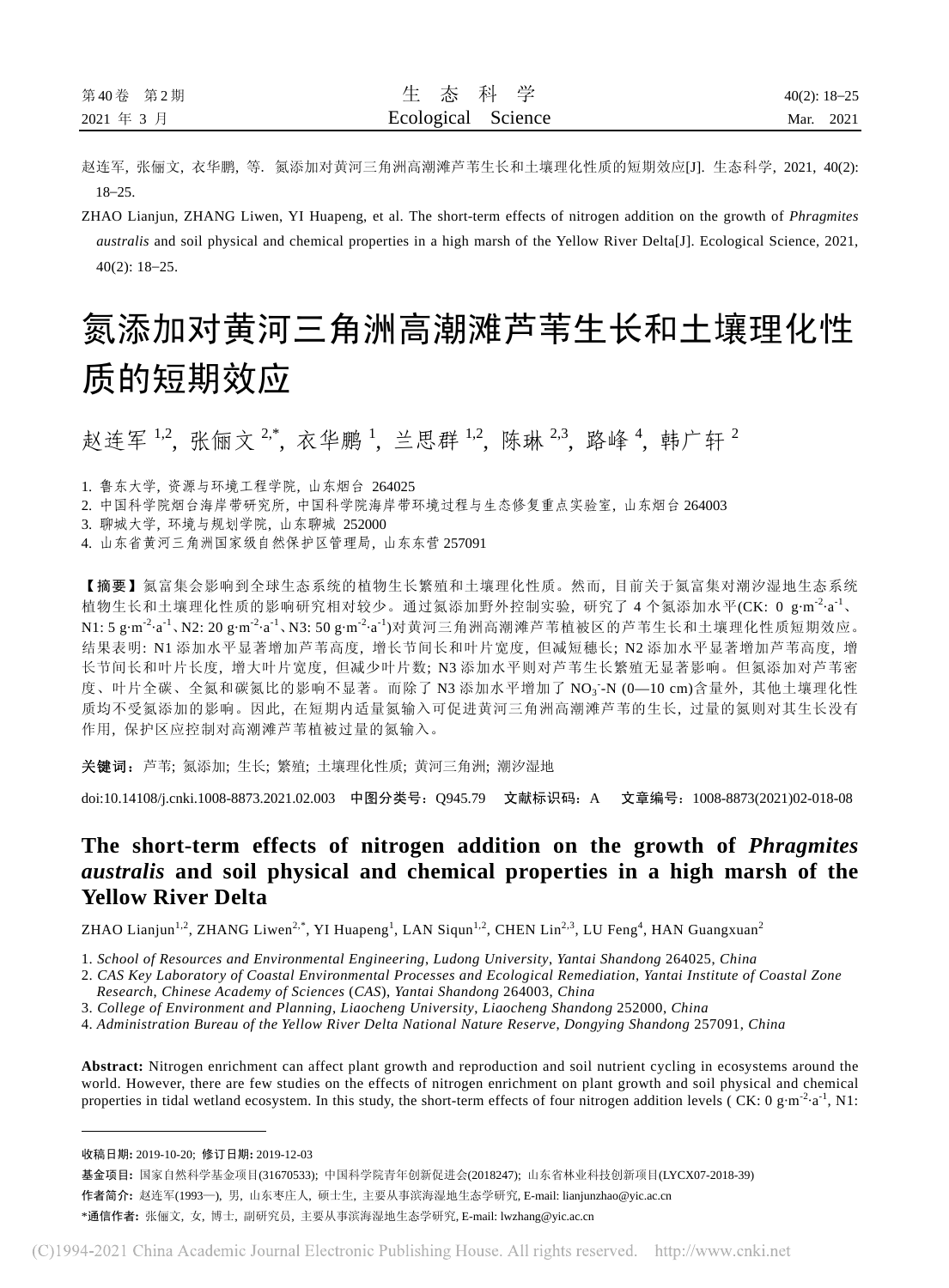5 g·m-2·a-1, N2: 20 g·m-2·a-1, N3: 50 g·m-2·a-1) on *Phragmites australis* growth and soil physical and chemical properties in the *P. australis* high marsh of the Yellow River Delta were studied through the field manipulative experiment of nitrogen addition. The experiment results showed that N1 addition level significantly increased *P. australis* height, internode length and leaf width, but decreased spike length. N2 addition level significantly increased *P. australis* height, internode length, leaf length, leaf width, but decreased leaf number. N3 addition level had no significant effect on the growth and reproduction of *P. australis*. However, the effects of nitrogen addition on *P. australis* density, leaf TC, TN and C:N were not significant. Except that N3 level increased the content of  $NO_3$ <sup>-</sup>N (0-10) cm, other soil physical and chemical properties were not affected by nitrogen addition. Therefore, appropriate nitrogen addition can enhance the growth of *P. australis* in the short term, but overload of nitrogen had no effect on the its growth. The nature reserve should control the overloading of nitrogen flowing into the high marsh *P. australis* vegetation.

**Key words:** *Phragmites australis*; nitrogen addition; growth traits; reproductive traits; soil physical and chemical properties; the Yellow River Delta; tidal wetland

### **0** 前言

植物在生长过程中需要从土壤中吸收大量的营 养元素, 氮素是其中最重要的一种, 同时也是限制 土壤生产力高低的主要因子之一。然而在人类活动 的影响下, 氮沉降和农业施肥量日益增加, 进入生 态系统的氮素越来越多[1], 土壤中的氮素含量也日 益增高。氮富集可能会引起植物生理特性、土壤微 生物活性及土壤理化性质的改变。例如, 氮素的持 续输入会改变森林生态系统的植被组成结构, 并且 有可能导致土壤酸化[2]; 氮素输入会改变草地生态 系统的群落物种组成及优势种, 增加植被高度、盖 度, 降低植被透光率, 使得物种丰富度降低[3]。氮输 入增加是当前全世界共同面对的重要的环境问题, 也深刻影响着湿地生态系统的各种生态过程[4]。许 多学者对氮输入可能带来的影响做了研究, 其中大 多集中于森林生态系统[5-7]、草地生态系统[8-10]和农 田生态系统[11–13], 对滨海潮汐湿地生态系统的研究 相对较少, 且多集中于微生物和土壤呼吸方面的研 究[14–15]。

氮富集会对湿地生态系统产生明显影响[16]。 在湿地生态系统中氮是一种限制性资源, 对植物 生长至关重要[17]。不同植物对氮素的吸收利用效 率有所不同, 所以氮富集对不同植物的影响程度 会有所差异。例如, 在氮素不足的情况下, 芦苇的 叶、茎形态会发生改变, 低氮会抑制芦苇生长, 降 低生物量, 增加根冠比[18]; 氮输入量的增加会显 著增加互花米草的分株数、叶片数、叶片长度、 叶片宽度和叶面积等生长繁殖性状[19]。因此每一 种植物有其营养耐受范围, 低于或超出这个范围 会不利于植物生长。施氮的影响与添加浓度有关, 一般情况下氮素缺乏会不利于植物生长, 过量的

氮素则会抑制植物生长, 适量增加氮的供应能促 进植物生长[5,20]。

黄河三角洲滨海湿地位于黄河入海口, 是 中国暖温带地区最完整、最广阔、最年轻的新 生湿地, 增长迅速且面积广阔, 具有净化污染物、 固沙促淤、调节气候、为野生动植物提供适宜生境 等多种重要的生态功能, 具有重要的生态保护价 值。宁凯等[21]研究表明, 大气氮沉降已成为该地区 土壤氮素的主要来源之一。同时, 人类活动排放的 生活污水和工业废水日益增加, 黄河径流带来的无 机氮、无机磷等污染物的不断输入, 该区域的养分 状况发生了显著改变[22]。

芦苇(*Phragmites australis*)属于多年生根茎 型禾本科植物, 抗逆性强, 生长迅速, 繁殖能力 强, 尤其有着极好的耐盐特性, 因而有着广泛生 境适应能力[23–24], 成为盐碱湿地的主要建群种和 湿地生态恢复的工具种, 对维持湿地生态系统功 能和生态平衡具有非常重要的作用。芦苇是黄河 三角洲滨海湿地重要的植被类型, 大面积分布于 黄河三角洲河口湿地、非潮汐湿地和盐沼。生长 在盐沼高潮滩区域的潮水芦苇, 其种群面积在黄 河三角洲湿地较少, 但是其遗传多样性却比其他 生境的芦苇种群高[25]。

目前, 关于野外不同氮输入水平下芦苇的生长 状况的研究较少, 特别是黄河三角洲滨海湿地生态 环境脆弱, 探讨氮输入与芦苇生长的关系有助于对 这一区域的芦苇植被的保护与恢复提出合理措施。 因此, 本文提出以下科学问题: (1)黄河三角洲高潮 滩芦苇个体性状对短期氮添加如何响应?(2)黄河三 角洲高潮滩芦苇植被区土壤理化性质对短期氮添加 如何响应?通过氮添加野外控制实验回答这两个科 学问题, 旨在为黄河三角洲湿地生态保护提供理论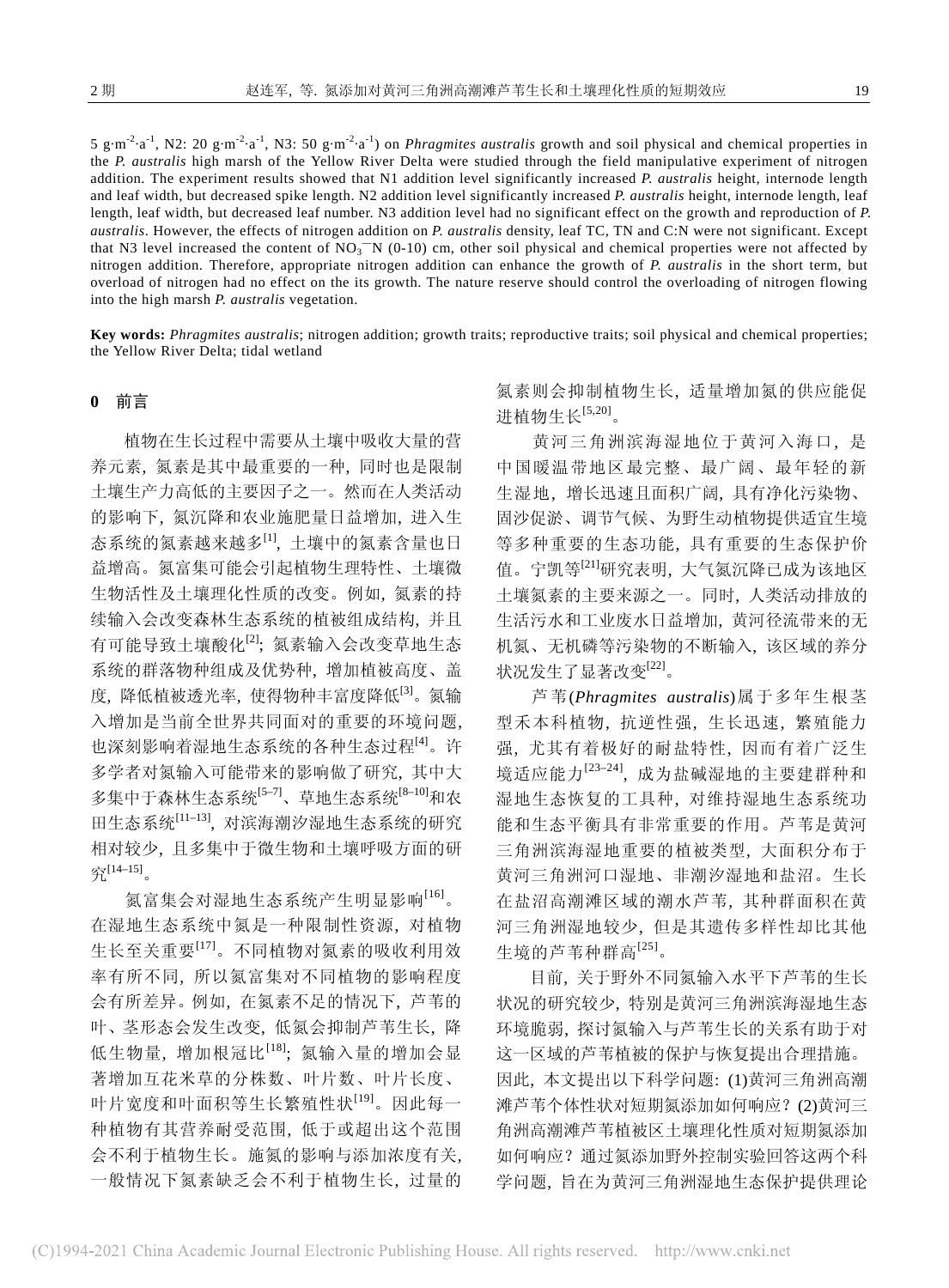依据和实践参考。

## **1** 研究地区与研究方法

#### **1.1** 研究区概况

研究区位于山东省东营市境内的黄河三角洲 国家级湿地自然保护区 (37°40′ N — 38°10′ N, 118°41′ E—119°16′ E)内, 是以保护黄河口原生湿 地生态系统和珍稀濒危鸟类为主体的自然保护 区。黄河三角洲是黄河携带大量泥沙在渤海凹陷 处沉积形成的冲积平原。气候属暖温带大陆性季 风气候, 年平均气温 11.7—12.8 ℃, 年平均降雨 量 530—630 mm, 其中 70%在夏季。年蒸发量为 1900—2400 mm, 潮汐为非规则半月潮和半日潮。 该地区地势平坦, 主要优势植物为: 盐地碱蓬 (*Suaeda salsa*)、芦苇、柽柳(*Tamarix chinensis*)和 互花米草(*Spartina alterniflora*), 土壤类型为隐域 性潮土和盐土。

## **1.2** 研究方法

#### **1.2.1** 样地选择和样方设置

本研究于 2017 年 5 月中旬在黄河三角洲国家级 自然保护区大汶流管理站的高潮滩芦苇植被区 (37°44'5.46"N, 119°12'56.11"E)设置样方(图 1), 该植 被区为单一芦苇种群, 受不规则半日潮影响, 春末 夏初潮汐频率低、淹水时间短, 夏末和秋冬季潮汐 频率高、淹水时间长, 潮汐受风向影响大。选择地 势相近、芦苇生长状况均一(2017 年 5 月, 各样方芦 苇高度均值为(48.08±0.58) cm, 平均密度为(11.72 ±0.69) 株·m -2 ; 不同氮处理样方间芦苇高度不存在 显著差异, Kruskal-Wallis χ²为 3.55, *P*=0.31; 密度在 不同处理间不存在显著差异, F=0.625, *P*=0.607。) 的地块作为实验样地。设置 4 个氮添加水平: CK: 0  $g \cdot m^{-2} \cdot a^{-1}$ , N1: 5  $g \cdot m^{-2} \cdot a^{-1}$ , N2: 20  $g \cdot m^{-2} \cdot a^{-1}$ , N3: 50 g·m<sup>-2</sup>·a<sup>-1</sup>, 每个水平设置 6 个重复共建立 24 个 2 m × 2 m 长期实验样方, 样方之间间距 10 m 以上。每年 5 月中旬、7 月中旬添加尿素[CO(NH<sub>2</sub>)<sub>2</sub>, 含氮 46%], 将尿素均匀地撒在样方内。

**1.2.2** 芦苇生长和繁殖性状测定

芦苇生长性状测定于 2017 年 9 月中旬(芦苇生 长季末期)进行, 测量每一个样方内所有芦苇的植株 高度、节间长、叶片数、叶片宽度、叶片长度和穗 长。芦苇叶片全碳(TC)、全氮(TN)的测定, 在各样方 中采集 10 片左右完整叶片, 置于 80 ℃烘箱中烘干 至恒质量, 磨碎后过 100 目, 将样品送至中国科学 院烟台海岸带研究所分析测试中心使用元素分析仪 测定。

#### **1.2.3** 土壤理化性质测定

土壤样品采集于 2017 年 9 月中旬进行, 在每个 样方内使用内径为 2.5 cm 的土钻分 0—10 cm 和 10 —20 cm 两个土层进行取样, 共采集了 48 个土壤样 品。将采集好的土壤样品带回实验室, 取一部分新 鲜土样放入冰柜冷冻保存待测; 另一部分经自然风 干后待测。

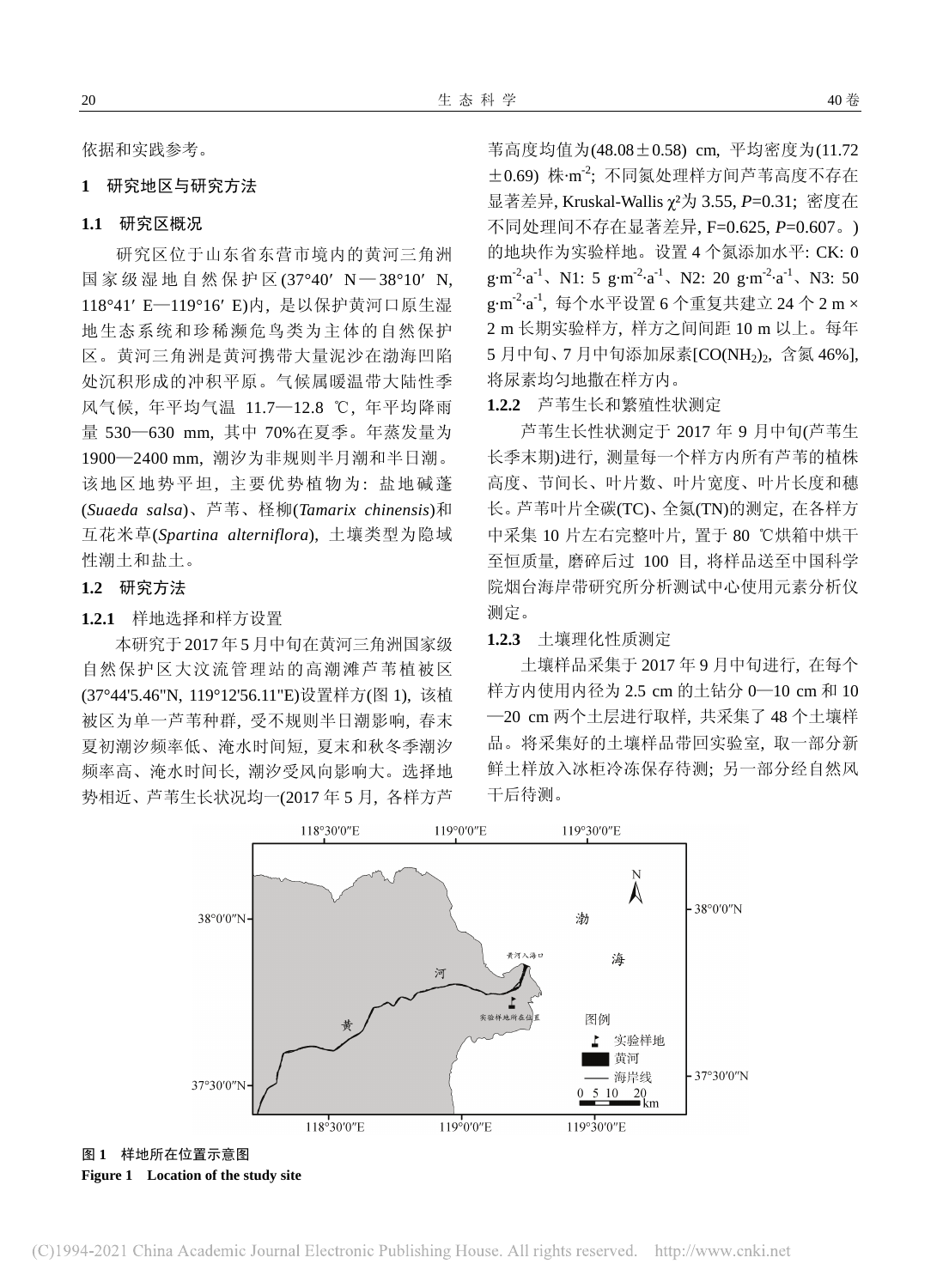采用新鲜土样测定土壤含水率、铵态氮(NH4+N) 和硝态氮(NO<sub>3</sub>-N)。土壤含水率采用烘干法(105 ℃ 烘干)测定。土壤铵态氮(NH4<sup>+</sup>-N)和硝态氮(NO<sub>3</sub>-N)  $R$ 用 2 mol $L^{-1}$  KCl 浸提, 浸提液利用流动分析仪 (AutoAnalyzer III, Bran+Luebbe GmbH Germany)测定。

自然风干后的土样将根和石块挑出, 磨碎后过 100 目土壤筛用于测定其他土壤理化性质。土壤酸 碱度(pH)、电导率(EC)采用 pH 计(QT-PH220S)和电 导率仪(DDBJ-350)测定, 水土质量比为 5: 1。土壤全 碳(TC)、全氮(TN)、全硫(TS)的测定, 将样品送至中 国科学院烟台海岸带研究所分析测试中心使用元素 分析仪测定。

## **1.3** 数据分析

数据使用 R 软件(R i386 3.5.3 version)进行分 析。对于平衡、满足残差正态分布和方差齐性的数 据, 采用单因素方差分析法(One-way ANOVA)进行 方差分析, 并采用 Tukey HSD 法进行多重比较。对 于平衡但不满足正态性检验和方差齐性的数据(如 芦苇密度、叶片 TC、叶片 TN、叶片 C: N)和不平衡 数据(芦苇高度、节间长、叶片数、叶片宽度、叶片 长度、穗长)则采用非参数统计方法 Kruskal-Wallis 检验, 非参数多重比较(Multiple comparison test after Kruskal-Wallis)。采用 Origin 9.0 软件绘图, 文中数 据为平均值±标准误。

#### **2** 结果

#### **2.1** 氮添加对高潮滩芦苇生长的短期效应

芦苇平均高度为(77.98±0.61) cm, 平均节间长 为(5.15±0.05) cm, 平均叶片数为(9.06±0.09)片, 平 均叶片宽度为 (1.86±0.01) cm, 平均叶片长度为 (16.79±0.15) cm, 平均穗长为(1.72±0.11) cm。芦苇叶 片 TC 含量均值为(461.57±2.50) g·kg-1, TN 含量均值 为(25.52±0.43) g·kg-1, C: N 均值为 18.18±0.28。

结果表明, 氮添加水平对芦苇生长性状: 高度、 叶片数、节间长、叶片宽度、叶片长度、穗长均有 显著影响(表 1; *P*<0.05), 对芦苇密度、叶片养分(TC、 TN、C: N)无显著影响(表 2; *P*>0.05)。

**2.1.1** 氮添加对高潮滩的芦苇密度的短期效应

结果表明, 芦苇平均密度为 13.4 株·m<sup>-2</sup>, 各氮 添加水平下芦苇的密度无显著差异(*P*>0.05) (图 2a)。生长季结束时共有芦苇 1289 株。其中 CK 表 **1** 氮添加对芦苇生长和繁殖性状短期效应的非参数统计 检验结果

**Table 1 The non-parametric statistic test result of the short-term effects of nitrogen addition on the growth and reproductive traits of** *P. australis*

| 变量   | 变异来源  | Kruskal-Wallis $\chi^2$ | 自由度 | P信      |
|------|-------|-------------------------|-----|---------|
| 高度   | 氮添加水平 | 13.21                   | 3   | <0.01   |
| 节间长  | 氯添加水平 | 19.97                   | 3   | <0.001  |
| 叶片数  | 氯添加水平 | 8.56                    | 3   | < 0.05  |
| 叶片宽度 | 氯添加水平 | 104.73                  | 3   | <0.001  |
| 叶片长度 | 氮添加水平 | 15.19                   | 3   | < 0.01  |
| 穗长   | 氯添加水平 | 23.44                   | 3   | < 0.001 |

表 **2** 氮添加对芦苇生长性状的短期效应的方差分析结果 **Table 2 Analysis of variance result of the short-term effects of nitrogen addition on growth traits of** *P. australis*

| 变量    | 变异来源  | F 值  | 自由度 | P佰   |
|-------|-------|------|-----|------|
| 密度    | 氮添加水平 | 1.19 | 3   | 0.34 |
| 叶片全氮  | 氮添加水平 | 0.59 |     | 0.63 |
| 叶片全碳  | 氮添加水平 | 2.67 | 3   | 0.08 |
| 叶片碳氮比 | 氮添加水平 | 1.48 | 3   | 0.25 |

水平为 397 株(16.5 株·m<sup>-2</sup>), 占比 30.8%; N1 水平为 294 株(12.3 株·m<sup>-2</sup>), 占比 22.9%; N2 水平为 291 株 (12.1 株·m -2), 占比 22.6%; N3 水平为 307 株(12.8 株·m -2), 占比 23.8%, 各氮添加水平下芦苇的密度无 显著差异(*P*>0.05)。24 个样方中, 芦苇株数为 21— 93 株, 平均 53.7 株(13.4 株·m<sup>-2</sup>)。

**2.1.2** 氮添加对芦苇生长和繁殖性状的短期效应

各氮添加水平间芦苇高度、节间长、叶片数、 叶片宽度、叶片长度、穗长均表现出显著差异(图 2)。 本实验各氮添加水平下芦苇高度的变化状况如图 2 所示。实验结果表明, 不同的氮添加水平下芦苇高 度呈现出先升高后下降的状况(图 2b)。芦苇高度在 CK 水平下表现为最低 [(74.89±0.97) cm]; 在 N1[(79.50±1.24) cm]、N2[(81.04±1.42) cm]两个水平 下芦苇高度表现较为接近, 较之 CK[(74.89±0.97) cm]分别显著提高了 6%和 8%(*P*<0.05); N3[(77.61± 1.29) cm]较之 N1、N2 有所下降, 但差异并不显著  $(P>0.05)$ 。

节间长在 N1[(5.43±0.09) cm]水平下表现最佳, 与 N2[(5.35±0.11) cm]无明显差异(*P*>0.05), 却明显 高于较 CK[(4.90±0.07) cm]和 N3[(5.02±0.09) cm]分 别显著提高了 11%和 8%(*P*<0.05)(图 2c)。

不同氮添加水平下芦苇叶片数呈现出先下降后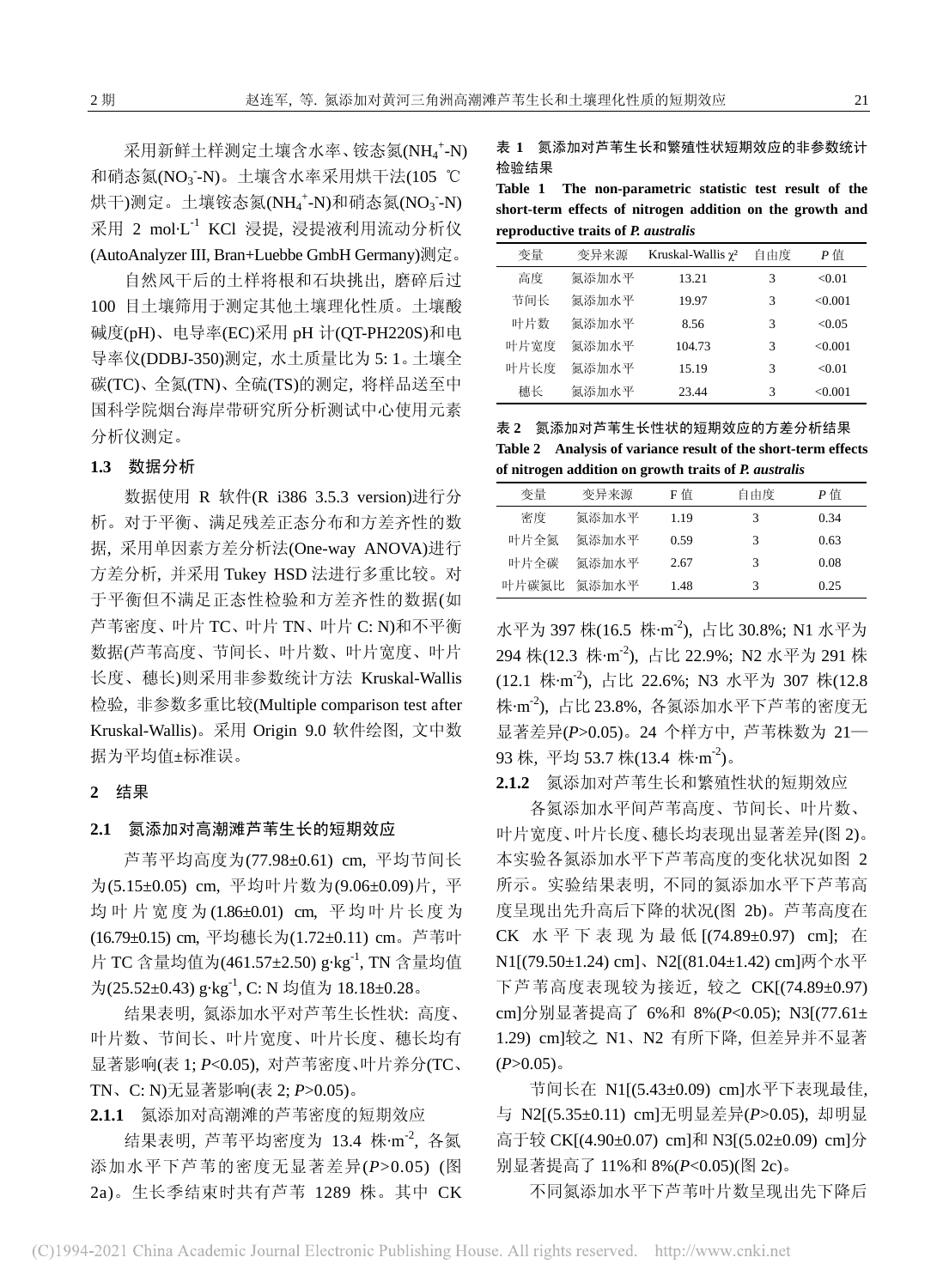

注: 相同的字母(a、b、c)表示在置信水平为 0.05 时, 多重比较没有显著差异, 不同的字母则表示多重比较有显著差异。误差线表示±SE。 图 **2** 氮添加对芦苇生长和繁殖性状的短期效应

**Figure 2 The sh[1]ort-term effects of nitrogen addition on** *P. australis* **growth and reproductive traits**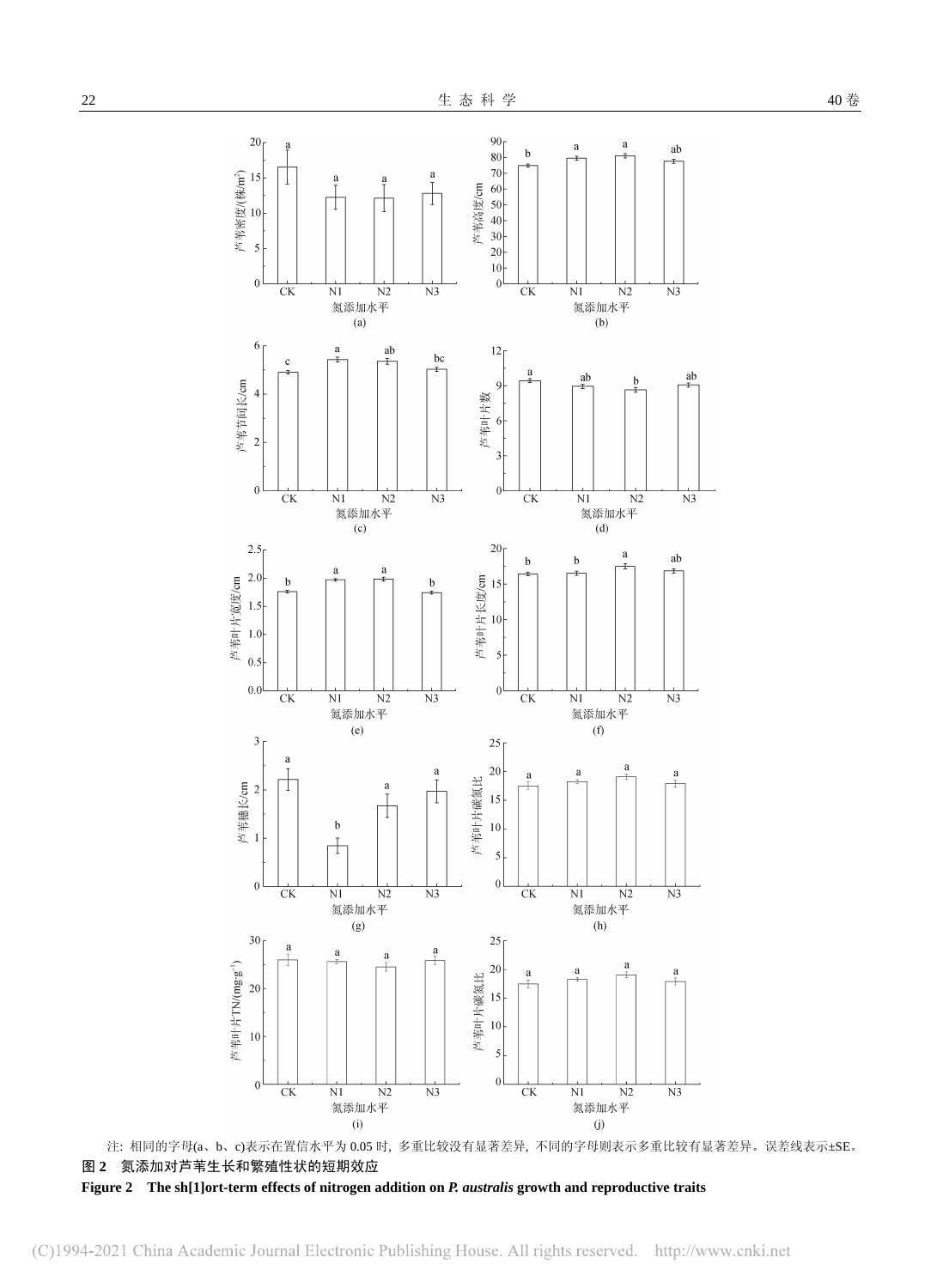上升的趋势, 在 CK[(9.44±0.17) cm]水平下芦苇叶片 数表现最优, 较 N2[(8.66±0.20) cm]水平提高了 9% (*P*<0.05); 但 CK 、 N2 与 N1[(8.96±0.19) cm] 和 N3[(9.07±0.19) cm]均无显著性差异(*P*>0.05)(图 2d)。

芦苇叶片宽度在 CK[(1.76±0.02) cm]和 N3[(1.74± 0.03) cm]两个水平下表现相近; N2[(1.98±0.03) cm] 水平相比于 CK 和 N3 分别显著提高了 12.5%和 14%  $(P<0.05)$ ; N2 $[(1.98\pm0.03)$  cm  $\frac{1}{7}$  N1  $[(1.97\pm0.02)$  cm 无明显性差异(*P*>0.05)。叶片长度在 N2[(17.50±0.36) cm]水平下芦苇叶片长度表现最高, 较 CK[(16.42± 0.24) cm]和 N1 [(16.53±0.30) cm]两个处理分别显著 提高了 7%和 6%(P<0.05); N2[(1.98±0.03) cm]与 N3[(16.86± 0.29) cm]无显著性差异(*P*>0.05)(图 2f)。

在N1[(0.84±0.16) cm]水平下芦苇穗长表现最低, 较 CK[(2.21±0.22) cm]、 N2[(1.67±0.24) cm] 和 N3[(1.97± 0.24) cm]水平分别下降了62%、50%、57%, 呈现出显著性差异(*P*<0.05)(图 2g)。

**2.1.3** 氮添加对芦苇叶片养分(TC、TN、C: N)的短 期效应

各个氮添加水平间芦苇叶片 TC 含量、TN 含量 以及 C : N 均无显著差异(图 2h、i、j)。芦苇叶片 TC 含量较高, 为(434.79-495.06) g·kg<sup>-1</sup>, 均值为 (461.57±2.50) g·kg-1; TN 含量较低, 为(21.51—30.88)  $g \cdot kg^{-1}$ , 均值为(25.52±0.43)  $g \cdot kg^{-1}$ ; C : N 较大, 为 14.92—20.87, 均值为 18.18±0.28。

#### **2.2** 氮添加对土壤理化性质的短期效应

不同氮添加水平下, 研究区土壤基本理化性质 见表 3。研究区域内的土壤均为碱性土壤(pH>7)。由 表 3 可知, 黄河三角洲高潮滩土壤 0—10 cm 和 10—

表 **3** 氮添加对土壤理化性质的短期效应

20 cm 土层的 pH 值、电导率、含水率、全碳(TC)、 全氮(TN)、碳氮比(C:N)、全硫(TS)、铵态氮(NH4<sup>+</sup>-N)、 硝态氮(NO<sub>3</sub>-N(10-20 cm))在 4 个氮添加水平间均无 显著差异(P>0.05); NO<sub>3</sub>-N (0-10 cm)在 CK 水平下最 低(0.45±0.09) mg·kg<sup>-1</sup>, 在 N1[(0.55±0.06) mg·kg<sup>-1</sup>]和 N2[(0.58±0.03) mg·kg-1]下几乎一致且与 CK 水平差 异不显著(*P*>0.05), 但在 N3 水平下表现最高[(0.77± 0.06) mg·kg-1], 比CK水平显著提高了71%(*P*<0.05)。

## **3** 讨论

高度、节间长是衡量芦苇长势的重要性状, 叶 片的数量、宽度、长度更是直接关系到芦苇的光合 作用, 穗长是芦苇繁殖能力的间接体现。光合作用 的强弱决定着植物生长发育和生产力, 是研究环境 因子对植物影响的重要指标[26], 高大的植株、宽阔 的叶片更有利于芦苇进行光合作用促进生长发育, 因此高度、节间长、叶片数、叶片长度和叶片宽度 都是决定芦苇生长发育的重要性状。在本研究中, 不同氮添加水平间芦苇生长和繁殖性状存在明显 差异(*P*<0.05)。N1 添加水平显著增加芦苇高度, 增 长节间长和叶片宽度; N2 添加水平显著增加芦苇 高度, 增长节间长和叶片长度, 增大叶片宽度; N3 添加水平则对芦苇生长繁殖无显著影响。表明芦 苇对施氮量有一定的耐受范围, 适当的氮添加量 会促进芦苇的生长, 过高的施氮量对芦苇生长不 起作用。

施氮所带来的影响与氮添加量有关, 一般情况 下氮素缺乏不利于植物生长, 超出植物需求的氮素 则会降低植物的生产力, 适量的氮添加会促进植物

| 表 3   氮添加对土壤埋化性质的短期效应 |
|-----------------------|
|                       |

|  | Table 3 The short-term effects of nitrogen addition on soil physical and chemical properties |  |  |  |  |  |  |  |  |
|--|----------------------------------------------------------------------------------------------|--|--|--|--|--|--|--|--|
|--|----------------------------------------------------------------------------------------------|--|--|--|--|--|--|--|--|

| 氮添加<br>水平      | 土层/cm     | pH                | 电导率/<br>$(mS \cdot cm^{-1})$ | 全碳/<br>$(g \cdot kg^{-1})$ | 全氮/<br>$(g \cdot kg^{-1})$ | 碳氮比                | 全硫/<br>$(g \cdot kg^{-1})$ | 铵态氮/<br>$(mg \cdot kg^{-1})$ | 硝态氮/<br>$(mg \cdot kg^{-1})$ |
|----------------|-----------|-------------------|------------------------------|----------------------------|----------------------------|--------------------|----------------------------|------------------------------|------------------------------|
| <b>CK</b>      | $0 - 10$  | $8.36 \pm 0.06$ a | $2.57 \pm 0.13$ a            | $20.62 \pm 0.67$ a         | $0.45 \pm 0.04$ a          | $46.48 \pm 2.89$ a | $0.66 \pm 0.03$ a          | $2.36 \pm 0.13$ a            | $0.45 \pm 0.09$ b            |
| N1             | $0 - 10$  | $8.38 \pm 0.04$ a | $2.71 \pm 0.07$ a            | $21.23 \pm 0.30$ a         | $0.48 \pm 0.03$ a          | 44.96 $\pm$ 2.25 a | $0.65 \pm 0.02$ a          | $2.23 \pm 0.23$ a            | $0.55 \pm 0.06$ ab           |
| N <sub>2</sub> | $0 - 10$  | $8.25 \pm 0.01$ a | $3.05 \pm 0.09$ a            | $21.91 \pm 0.81$ a         | $0.52 \pm 0.04$ a          | 42.91 $\pm$ 1.98 a | $0.72 \pm 0.04$ a          | $2.46 \pm 0.27$ a            | $0.58 + 0.03$ ab             |
| N <sub>3</sub> | $0 - 10$  | $8.26 \pm 0.04$ a | $3.05 \pm 0.30$ a            | $20.95 \pm 0.43$ a         | $0.46 \pm 0.04$ a          | $46.66 \pm 3.79$ a | $0.70 \pm 0.02$ a          | $2.11 \pm 0.22$ a            | $0.77 + 0.06$ a              |
| <b>CK</b>      | $10 - 20$ | $8.27 \pm 0.03$ a | $2.61 \pm 0.15$ a            | $21.15 \pm 0.69$ a         | $0.46 \pm 0.05$ a          | $48.11 \pm 3.71$ a | $0.67 \pm 0.03$ a          | $1.82 \pm 0.25$ a            | $0.37 \pm 0.04$ a            |
| N1             | $10 - 20$ | $8.31 \pm 0.03$ a | $2.50+0.07$ a                | $20.60 + 0.43$ a           | $0.40 \pm 0.03$ a          | $53.11 \pm 4.51$ a | $0.65 \pm 0.02$ a          | $2.10 \pm 0.33$ a            | $0.66 \pm 0.15$ a            |
| N <sub>2</sub> | $10 - 20$ | $8.28 \pm 0.02$ a | $2.62 \pm 0.16$ a            | $21.35 + 0.66$ a           | $0.47 + 0.06$ a            | $47.81 + 4.21$ a   | $0.69 + 0.03$ a            | $2.30 \pm 0.54$ a            | $0.62 \pm 0.14$ a            |
| N <sub>3</sub> | $10 - 20$ | $8.36 \pm 0.07$ a | $2.81 \pm 0.13$ a            | $21.60 + 0.60$ a           | $0.44 \pm 0.05$ a          | $54.04 \pm 7.63$ a | $0.62 \pm 0.03$ a          | $1.90 \pm 0.19$ a            | $0.66 \pm 0.09$ a            |

注: 表中数据为 Mean±SE; 同列数据不同字母表示多重比较显著差异(*P*<0.05)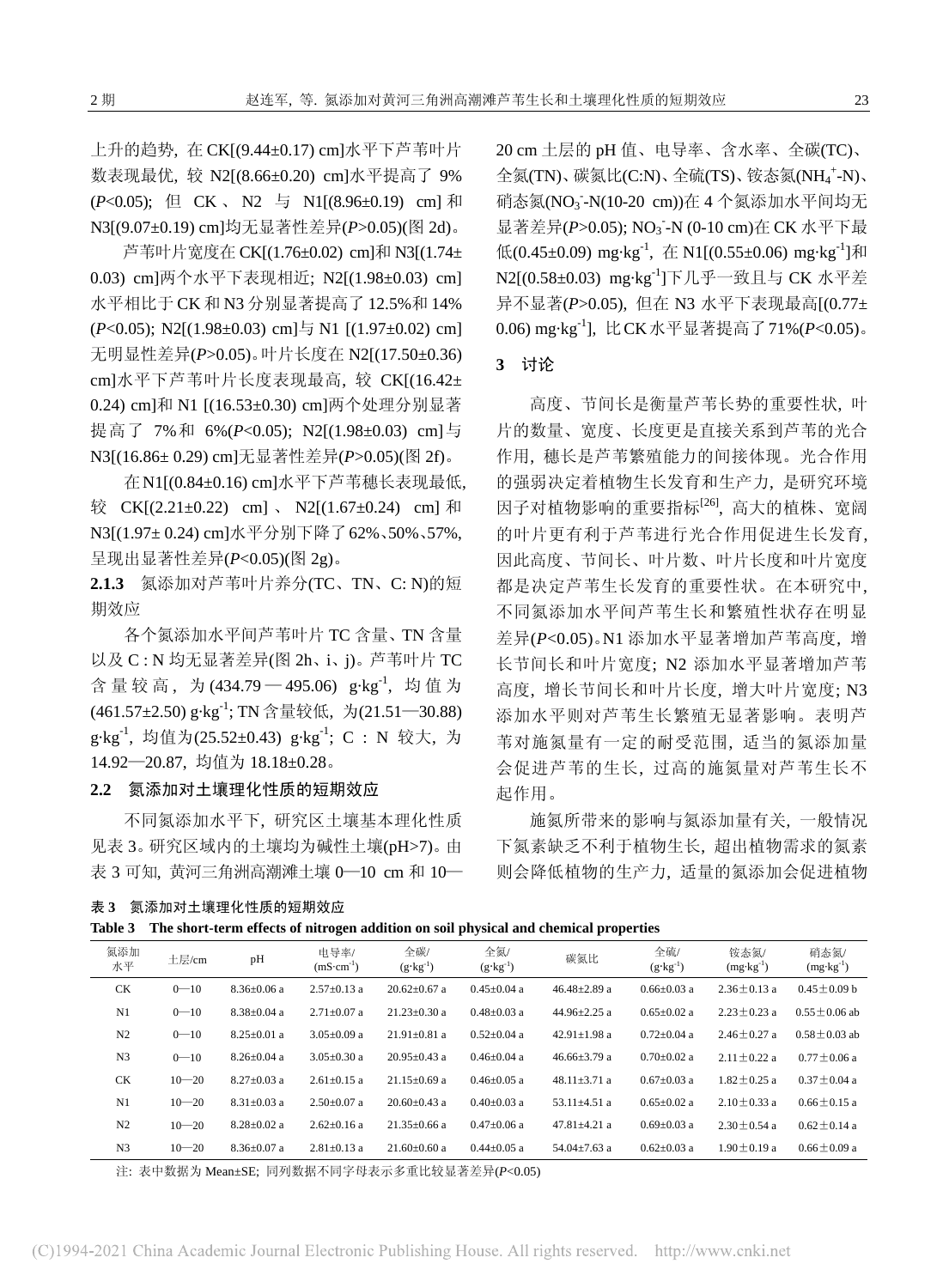生产力的提高[5]。黄河三角洲高潮滩潮涨潮落频繁, 营养元素积累量较低, 加之土壤形成年龄短, 因而 与内陆湿地生态系统相比, 土壤氮素含量明显偏低, 例如高原湿地纳帕海沼泽化草甸(云南)0—20 cm 土 层中, 全氮含量为(4.93±0.02) g·kg<sup>-1[27]</sup>; 三江平原湿 地土壤中全氮含量高于 17 g·kg-1[28], 远高于黄河三 角洲高潮滩芦苇区域。研究区土壤中氮素含量偏低 [0—10 cm 和 10—20 cm 土层全氮含量分别为(0.45± 0.04) g·kg-1, (0.46±0.05) g·kg-1], 并未达到适宜芦苇 生长所需的浓度。因此, 在黄河三角洲高潮滩湿地 生态系统中氮是一种限制性资源, 适当提高土壤 中的氮素含量, 可以促进该区域芦苇的生长。其他 研究也表明, 随着氮添加的增多, 芦苇幼苗的高 度、叶面积、地上生物量、地下生物量和总生物 量都显著增加, 而比叶面积和根冠比降低<sup>[29]</sup>; 随 着氮素输入的增加, 互花米草的分株数、叶片数、 叶片长度、叶片宽度和叶面积等生长性状随之显 著增加[19]。

另外, N1 添加水平显著增加芦苇高度, 增长节 间长和叶片宽度, 但减短穗长。这表明, 在低氮素添 加条件下芦苇的生长和繁殖可能表现出权衡关系。 Silvertown 和 Lovett<sup>[30]</sup>指出: 植物在生长过程中, 会 根据需求的不同调整资源分配, 不同的需求产生冲 突导致植物在不同生长活动之间的权衡(trade-off)。 有研究表明植物生长所投入的资源与投入到繁殖资 源呈现出相反关系[31], 资源的可调节导致植物各器 官权衡生长。例如, 不同的氮处理水平会显著影响 燕麦的生长和繁殖资源分配, 燕麦的资源分配在三 者间(地下生物量分配、茎叶生物量分配和繁殖生物 量分配)存在权衡关系[32]。

叶片中 TC、TN 和 C: N 是反映植物生理代谢和 生长状况的重要性状。研究发现, 不同氮添加水平 间芦苇叶片中 TC、TN 和 C: N 无显著差异, 植物将 营养用于生长, 可能是叶片养分无显著变化的原 因。本研究还发现从 1 年实验尺度来看不同氮添加 水平间芦苇密度差异不显著。多数湿地植物依靠无 性繁殖进行种群更新、扩大生态位空间[33], 芦苇也 不例外。芦苇天然种群主要依靠无性营养繁殖补充 更新, 根状茎是芦苇进行无性繁殖的器官, 每年生 长季芦苇都会在根状茎中存储大量的营养物质用于 来年芦苇幼苗的繁殖<sup>[26,34]</sup>。上一年生长季结束时芦

苇根状茎生物量的大小可能决定了第二年新生幼苗 的数量, 因此短时间内氮添加水平可能不会对芦苇 的密度产生明显影响。前人的研究表明, 氮添加会 对湿地植物的无性繁殖能力产生影响[33]。短时间看, 不同氮添加水平间芦苇密度差异不显著(*P*>0.05), 可能长期的氮素添加会对芦苇的地下根状茎生物量 产生显著影响, 从而影响到芦苇的生长密度, 这一 点有待进一步研究。

本研究发现氮添加对黄河三角洲高潮滩土壤中 0—10 cm 和 10—20 cm 土层的 pH、EC、TC、TN、 C: N、TS、NH<sub>4</sub><sup>+</sup>-N、NO<sub>3</sub>-N (10-20) cm 均无显著 影响(*P*>0.05)(表 3)。氮添加对土壤理化性质的影响 涉及到多种因素。可能氮添加本身不会对这些土壤 理化性质性状产生显著影响, 也可能是被芦苇吸收 用于植株生长。另外, 在潮滩频繁的潮汐作用也会 带走一部分氮使得氮添加的量尚不足以对这些性质 产生显著影响。土壤中的 $NH_4$ <sup>+</sup>-N 和 $NO_3$ -N 以不同 的方式损失, NH4+N 容易以氨的形式挥发, 而  $\rm NO_3$ - $\rm N$  则容易随着降水淋失 $^{\rm [35]}$ 。本研究中, 氮添加 水平对 0-10 cm 和 10-20 cm 土层的 NH<sub>4</sub><sup>+</sup>-N、NO<sub>3</sub>-N (10—20) cm 无显著影响(*P*>0.05), 但不同氮添加水 平下 NO<sub>3</sub>-N(0-10) cm 存在显著差异(*P<*0.05)(表 3)。 NO<sub>3</sub>-N(0-10) cm在CK水平下最低 [(0.45±0.09) mg·kg<sup>-1</sup>], 在 N1[(0.55±0.06) mg·kg<sup>-1</sup>]和 N2[(0.58± 0.03) mg·kg<sup>-1</sup>] 下几乎一致且与CK 水平差异不显著(*P*>0.05), 但在N3 水平下表现最高[(0.77±0.06) mg·kg-1], 比 CK 水平显著 提高了 71%(*P*<0.05)。表明 N3 水平显著增加了黄河 三角洲高潮滩土壤表层中 NO<sub>3</sub>-N 的含量, 过量的氮 添加可能导致黄河三角洲高潮滩土壤表层 NO<sub>3</sub>-N 过度残留。彭正萍等(2015)的研究结果也表明, 随着 施氮量的增加, 氮素的损失量也会相应升高, 施用 过多的氮肥非但不会明显提高作物产量, 反而会引 起土壤中硝态氮大量残留[36]。

总之, 在黄河三角洲高潮滩湿地适当地添加养 分, 可以促进该区域芦苇的生长。从一年实验尺度 来看, 氮添加条件下, 芦苇高度、叶片宽度、叶片长 度、节间长、穗长等性状均产生一定程度的改变。 本实验将长期监测氮素输入对实验区域的芦苇生长 和繁殖的长期效应, 并在未来实验中, 加强氮添加 对根系生长、种子繁殖能力、土壤微生物多样性等 的影响研究。